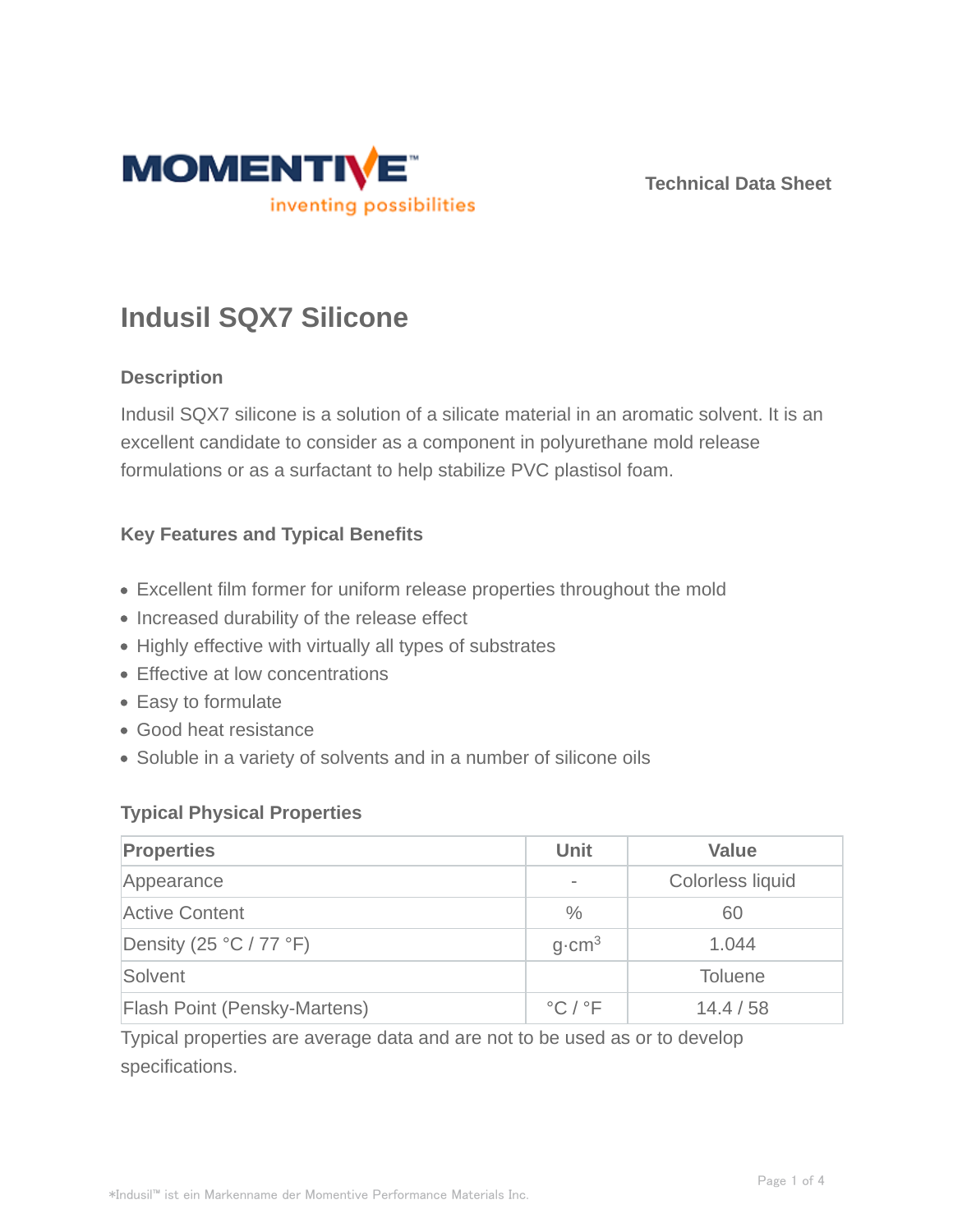# **Potential Applications**

- Component of polyurethane mold release formulations
- Component in release formulations for virtually all types of substrates, especially those that need good film formation such as tires and bladders, and metal dies such as aluminum die casting and others.
- Component of PVC plastisol foaming formulations

# **General Considerations for Use**

Typical concentrations of Indusil SQX7 silicone in the final formulation range from 2 to 10% depending on the effect to be achieved.

Indusil SQX7 silicone is soluble in aliphatic and aromatic solvents and in polydimethylsiloxanes. It is not soluble in water, in certain mineral oils or in certain organic waxes.

It is best first diluted in an appropriate solvent to the desired concentration and then formulated into the finished release formulation.

The ability of Indusil SQX7 silicone to stabilize plastisol foams is related to its solubility in the plasticizer. Therefore the interaction between Indusil SQX7 silicone and the plasticizer should be tested at different concentrations to determine the levels required to achieve the desired effect.

## **Patent Status**

Nothing contained herein shall be construed to imply the nonexistence of any relevant patents or to constitute the permission, inducement or recommendation to practice any invention covered by any patent, without authority from the owner of the patent.

## **Product Safety, Handling and Storage**

Customers should review the latest Safety Data Sheet (SDS) and label for product safety information, safe handling instructions, personal protective equipment if necessary, emergency service contact information, and any special storage conditions required for safety. Momentive Performance Materials (MPM) maintains an aroundthe-clock emergency service for its products. SDS are available at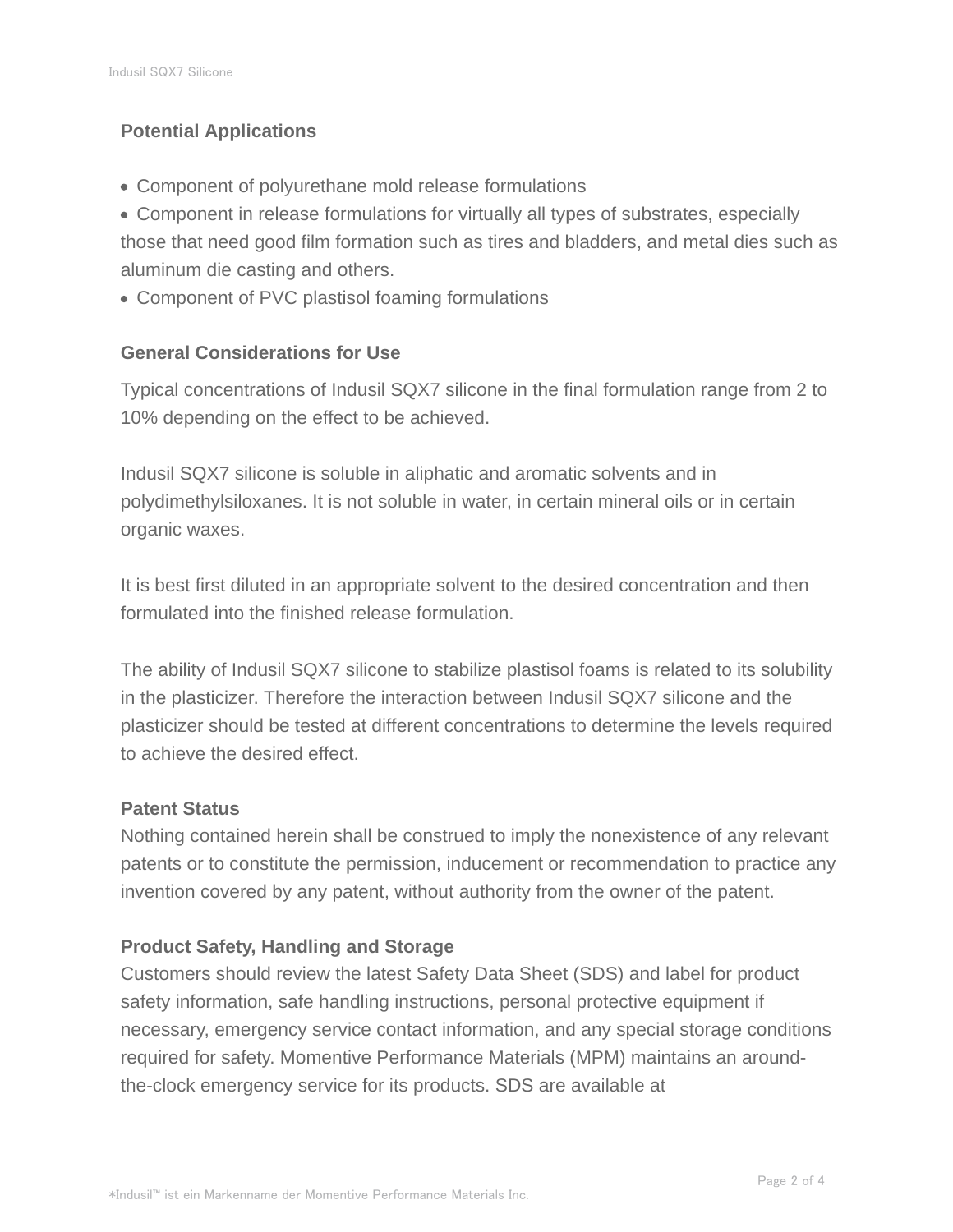www.momentive.com or, upon request, from any MPM representative. For product storage and handling procedures to maintain the product quality within our stated specifications, please review Certificates of Analysis, which are available in the Order Center. Use of other materials in conjunction with MPM products (for example, primers) may require additional precautions. Please review and follow the safety information provided by the manufacturer of such other materials.

#### **Limitations**

Customers must evaluate Momentive Performance Materials products and make their own determination as to fitness of use in their particular applications.

# **Contact Information**

Email commercial.services@momentive.com

#### **Telephone**

| <b>Americas</b> | <b>Latin America</b> | <b>EMEAI- Europe, Middle</b><br>East, Africa & India | <b>ASIA PACIFIC</b> |
|-----------------|----------------------|------------------------------------------------------|---------------------|
| +1 800 295 2392 | <b>Brazil</b>        | <b>Europe</b>                                        | <b>China</b>        |
| Toll free*      | +55 11 4534 9650     | +390510924300                                        | 800 820 0202        |
| +704 805 6946   | <b>Direct Number</b> | Direct number                                        | Toll free           |
| Direct Number   |                      |                                                      | +86 21 3860 4892    |
|                 |                      |                                                      | Direct number       |
| *All American   | <b>Mexico</b>        | India, Middle East &                                 | Japan               |
| countries       | +52 55 2169 7670     | <b>Africa</b>                                        | +81 3 5544 3111     |
|                 | <b>Direct Number</b> | + 91 44 71212207                                     | Direct number       |
|                 |                      | Direct number*                                       |                     |
|                 |                      | *All Middle Eastern                                  | <b>Korea</b>        |
|                 |                      | countries, Africa, India,                            | +82 2 6201 4600     |

For literature and technical assistance, visit our website at: www.momentive.com

#### **DISCLAIMER:**